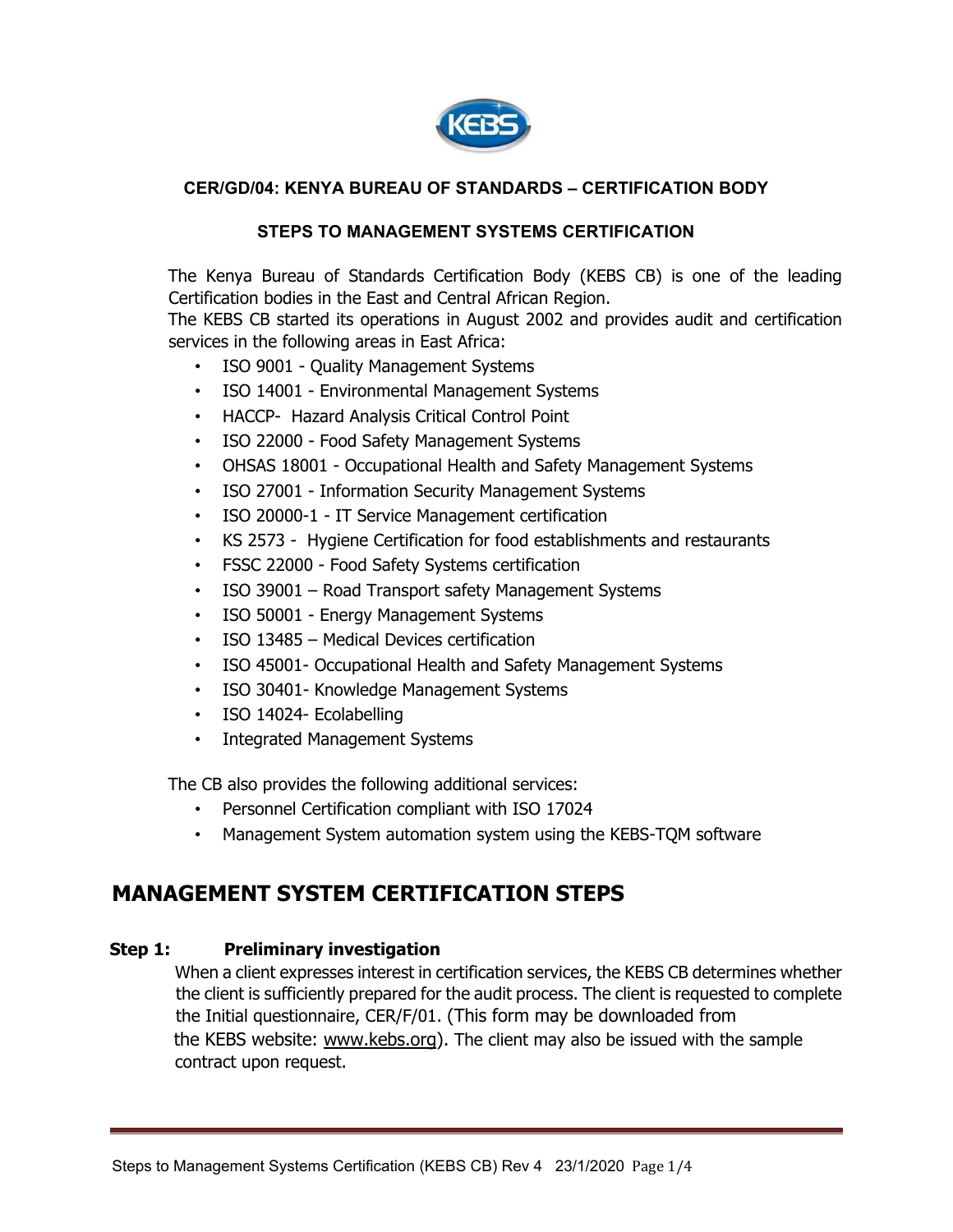If the client is found not to be ready, the KEBS CB provides feedback on the gaps identified to the client.

## **Step 2: Application**

If the client is found to be ready, a cost quotation is done, based on the information given in CER/F/01 and sent to the client and if this is acceptable to the client, the client pays the application fees and the HOD-CB sends the client a commitment letter to undertake the certification services.

**Note:** Payment of application fees is an indication that the client has accepted the cost quotation and has read and understood the conditions of contract.

## **Step 3: Stage one audit**

Certification audits are done in two stages; i.e. stage one and two.

This stage one audit is done to:

- Review the client's management system documented information against the normative document requirements.
- Evaluate the client's site-specific conditions and to undertake discussions with the client's personnel to determine the preparedness for stage 2
- Review the client's status and understanding regarding requirements of the standard, in particular with respect to the identification of key performance or significant aspects, processes, objectives and operation of the management system;
- Review the allocation of resources for stage 2 and agree the details of stage 2 with the client
- Evaluate if the client's internal audit and management reviews are being planned and performed and if they are effective
- Provide focus for the stage 2 audit and agree with the client on the details for the stage two audit
- To confirm information given in CER/F/1 and collect information regarding the scope of the audit

For the initial certification audit, part of the stage one audit may be conducted at the client's premises and a documented conclusion on the fulfilment of stage 1 objectives and readiness for stage two including identification of any areas of concern that could be classified as nonconformities during stage 2 will be send to the client.

The time period between the stage one and the stage two audit is dependent on the gaps identified during the stage one audit and is mutually agreed between the KEBS CB and the client. In any case this time period shall not be more than **six** months. If the six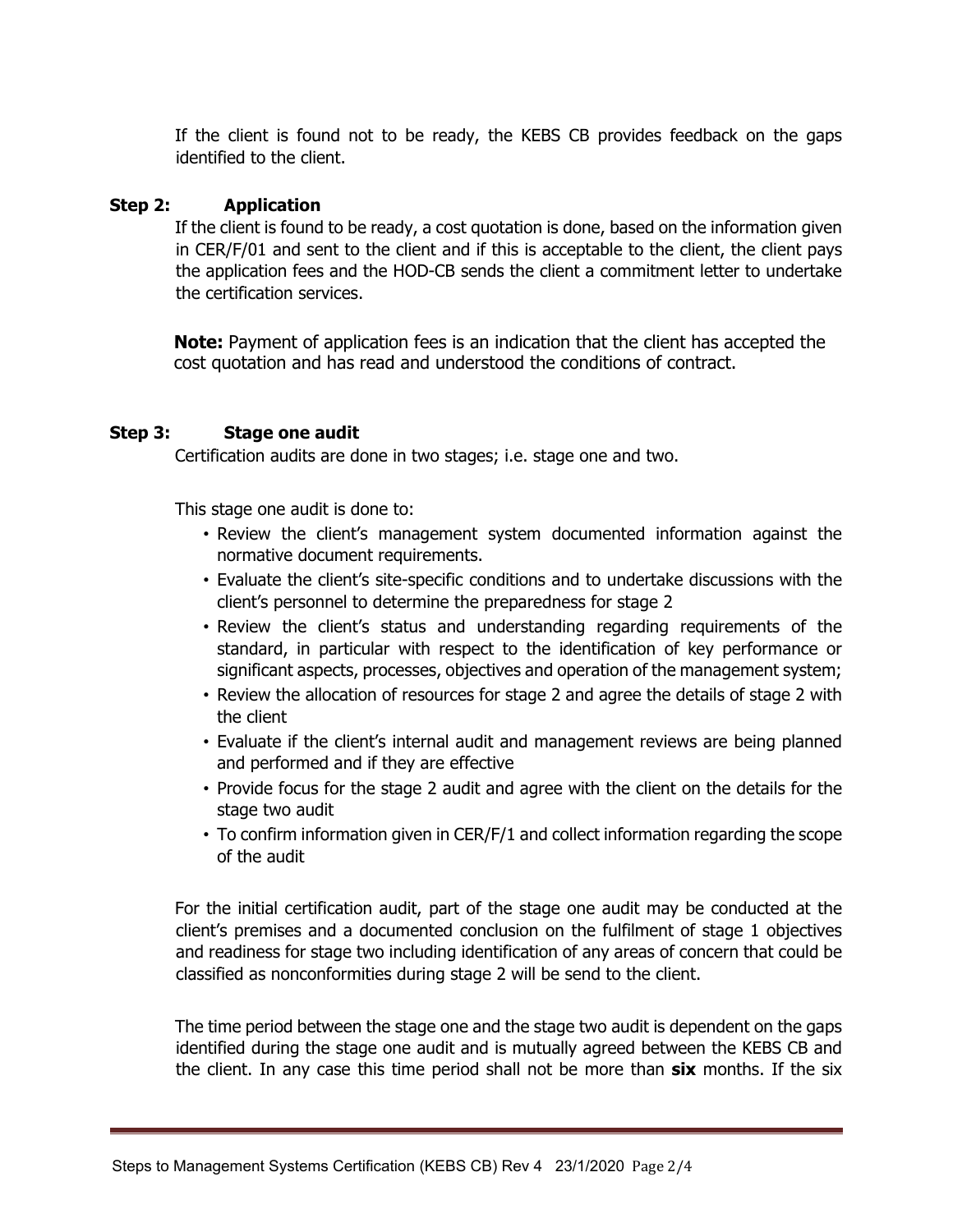months lapse before the stage 2 audit is done, another stage 1 audit must be performed. If a client's management system is found, after the stage 1 audit, not to be ready for stage two, another stage 1 audit shall be performed at the appropriate time at the cost of the client.

## **Step 4: Stage two audit**

The stage two audit is done on site and its main objective is to evaluate the implementation well as the effectiveness of the client's management system. The audit includes an examination of at least the following:

- (a) information and evidence about conformity to all requirements of the applicable management system standard or other normative document
- (b) performance monitoring, measuring, reporting and reviewing against key performance objectives and targets (consistent with the expectations in the applicable management system standard or other normative document)
- (c) the client's management system and performance as regards legal compliance
- (d) operational control of the client's processes
- (e) internal auditing and management review processes
- (f) management responsibility for the client's policies
- (g) Links between the normative requirements, policy, performance objectives and targets (consistent with the expectations in the applicable management system standard or other normative document), any applicable legal requirements, responsibilities, competence of personnel, operations, procedures, performance data and internal audit findings and conclusions.

During this audit if non-conformities are found they shall be recorded and classified as either **major** or **minor,** and for the purpose of FSSC 22000, category **'critical'** applies.

Corrective action plans must be submitted for all nonconformities. The time for submitting of Corrective Action Plan (CAP) by the auditee/client is a maximum of 2 weeks and the auditor/CB must indicate acceptance of the plan before the client undertakes the actions therein.

For minor nonconformities the recommendation for certification can be made based on an acceptable Corrective Action Plan and the effectiveness of the corrective action shall then be evaluated at the next audit. The time for carrying out of the corrective action shall therefore be determined by the auditee/client and submitted as part of the corrective action plan.

When major nonconformities are raised, the process of certification decision making shall not begin until the corrective actions have been undertaken by the client and effectiveness thereof been evaluated and found to be effective within a maximum of sixty days.